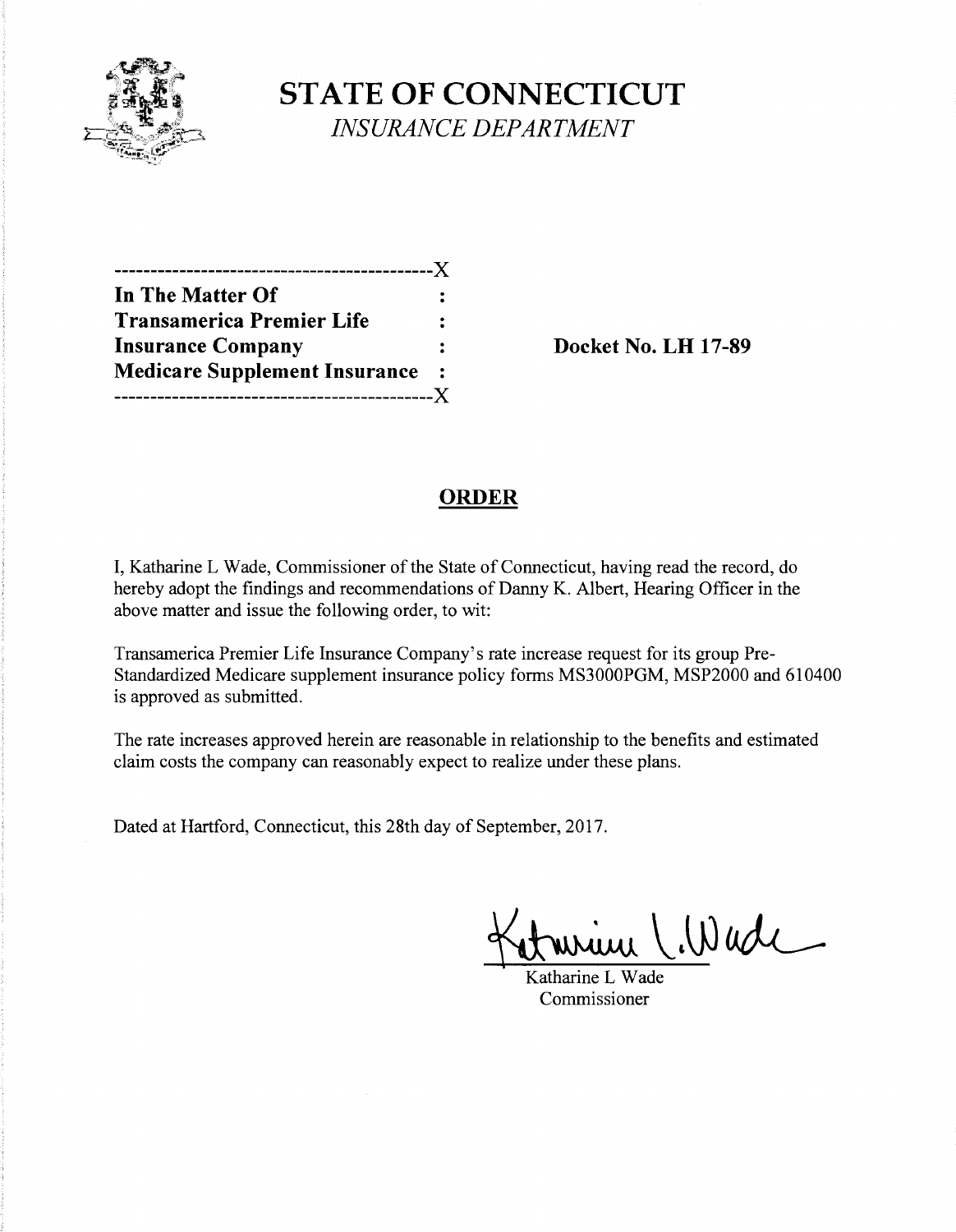

# **STATE OF CONNECTICUT**  *INSURANCE DEPARTMENT*

| In The Matter Of                     |    |
|--------------------------------------|----|
| Transamerica Premier Life            |    |
| <b>Insurance Company</b>             | 2  |
| <b>Medicare Supplement Insurance</b> |    |
|                                      | .x |

**Insurance Company Docket** No. **LH 17-89** 

#### **PROPOSED FINAL DECISION**

#### **I. INTRODUCTION**

The Insurance Commissioner of the State of Connecticut is empowered to review rates charged for individual and group Medicare supplement policies sold to any resident of this State who is eligible for Medicare. The source for this regulatory authority is contained in Chapter 700c and Section 38a-495a of the Connecticut General Statutes.

After due notice, a hearing was held at the Insurance Department in Hartford on Thursday, September 7, 2017, to consider whether or not the rate increase requested by Transamerica Premier Life Insurance Company on its group Pre-Standardized Medicare supplement insurance business should be approved.

No members from the general public attended the hearing.

No company representatives from Transamerica Premier Life Insurance Company attended the hearing.

The hearing was conducted in accordance with the requirements of Section 38a-474, Connecticut General Statutes, the Uniform Administrative Procedures Act, Chapter 54 of Section 38a-8-1 et seq. of the Regulations of Connecticut State Agencies.

A Medicare supplement policy is a private health insurance policy sold on an individual or group basis, which provides benefits that are additional to the benefits provided by Medicare. For many years Medicare supplement policies have been highly regulated under both state and federal law to protect the interests of persons eligible for Medicare who depend on these policies to provide additional coverage for the costs of health care.

Effective December 1, 2005, Connecticut amended its program of standardized Medicare supplement policies in accordance with Section 38a-495a of the Connecticut General Statutes, and Sections 38a-495a-1 through 38a-495a-21 of the Regulations of Connecticut Agencies. This program, which conforms to federal requirements, provides a "core" package of benefits known as Plan A. Insurers may also offer any one or more of eleven other plans (Plans B through N).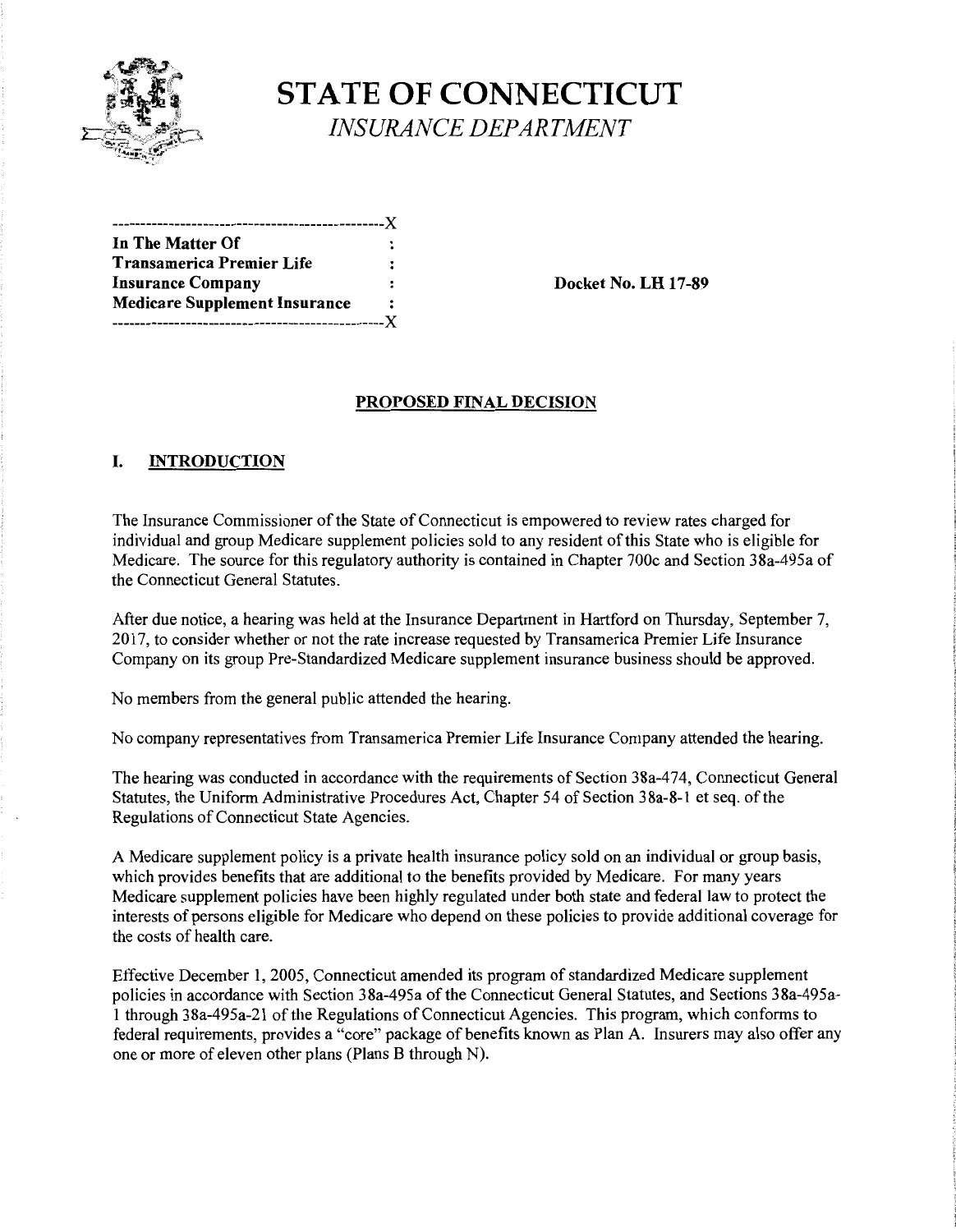Effective January 1, 2006, in accordance with Section 38a-495c of the Connecticut General Statutes (as amended by Public Act 05-20) premiums for all Medicare supplement policies in the state must use community rating. Rates for Plans A through N must be computed without regard to age, gender, previous claims history or the medical condition of any person covered by a Medicare supplement policy or certificate.

The statute provides that coverage under Plans A through N may not be denied on the basis of age, gender, previous claims history or the medical condition of any covered person. Insurers may exclude benefits for losses incurred within six months from the effective date of coverage based on a pre-existing condition.

Effective October 1, 1998, carriers that offer Plan B or Plan C must make these plans as well as Plan A, available to all persons eligible for Medicare by reason of disability.

Insurers must also make the necessary arrangements to receive notice of all claims paid by Medicare for their insureds so that supplement benefits can be computed and paid without requiring insureds to file claim forms for such benefits. This process of direct notice and automatic claims payment is commonly referred to as "piggybacking" or "crossover".

Sections 38a-495 and 38a-522 of the Connecticut General Statutes, and Section 38a-495a-10 of the Regulations of Connecticut Agencies, state that individual and group Medicare supplement policies must have anticipated loss ratios of 65% and 75%, respectively. Under Sections 38a-495-7 and 38a-495a-10 of the Regulations of Connecticut Agencies, filings for rate increases must demonstrate that actual and expected losses in relation to premiums meet these standards, and anticipated loss ratios for the entire future period for which the requested premiums are calculated to provide coverage must be expected to equal or exceed the appropriate loss ratio standard.

Section 38a-473 of the Connecticut General Statutes provides that no insurer may incorporate in its rates for Medicare supplement policies factors for expenses that exceed 150% of the average expense ratio for that insurer's entire written premium for all lines of health insurance for the previous calendar year.

#### II. FINDING **OF FACT**

After reviewing the exhibits entered into the record of this proceeding, and utilizing the experience, technical competence and specialized knowledge of the Insurance Department, the undersigned makes the following findings of fact:

- 1. Transamerica Premier Life Insurance Company has requested a 2.0% rate increase, on its group prestandardized Medicare supplement policy forms MS3000PGM, MSP2000 and 610400.
- 2. As of 3/31/17 there were 8 policies in-force in Connecticut and 752 nationwide.
- 3. These forms had been mass marketed.
- 4. The proposed rates are expected to satisfy the Connecticut statutory loss ratio of 75% required of group Medicare supplement forms.
- 5. Transamerica Premier Life certified that their expense factors area in compliance with section 38a-473, C.G.S.